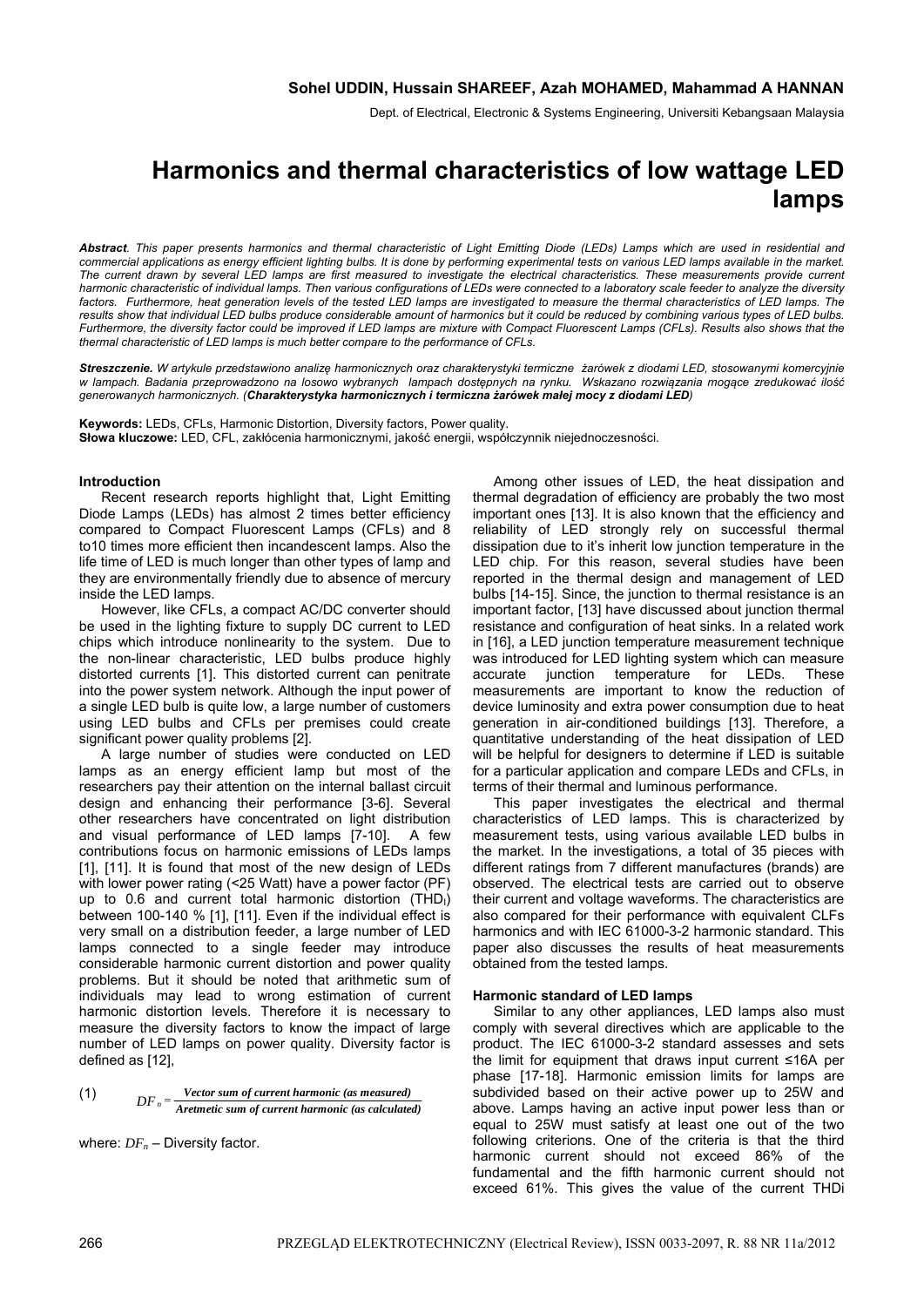approximately equal to 105%. The recommended voltage distortion limit for class C equipment is 3% and 5% for individual harmonics and total harmonic distortion  $(THD<sub>V</sub>)$ respectively.

The other criterion is given as a Table 1 for each harmonic order, where limits are expressed as absolute currents per one watt of active power (mA/W).

Table 1. IEC 61000-3-2 limits for class C equipment (P ≤ 25W)

| Harmonics [n] | Class C            |
|---------------|--------------------|
|               | [% of fundamental] |
|               | $30 \times PF$     |
|               | 10                 |
|               |                    |
|               |                    |
| 11            |                    |
| 13            |                    |
| 15 ≤n ≤39     |                    |

# **Experimentation**

To analyse the characteristics of the LED lamps, 12 samples of with different power ratings from various manufacture, as shown in Table 2, were tested for harmonics and heat generation. The lamps have build in ballast which is powered using E-27, E-14 or GU-10 type sockets, commonly available in retail stores. All the tested lamps are designed to operate at 220-240 V and have power consumptions rating of 3 W to 8 W.

| Trade                        | Type       | Nominal | Power  | Life    |
|------------------------------|------------|---------|--------|---------|
| name                         | οf         | power   | factor | span    |
|                              | lamp       | P [W]   | [PF]   | [Years] |
| Philips Cool<br>Daylight     | LED        | 4.0     | 0.69   | 25      |
| Philips Warm<br>Daylight     | LED        | 5.0     | 0.71   | 25      |
| Philips Cool<br>Daylight     | LED        | 7.0     | 0.72   | 25      |
| Osram Daylight               | LED        | 4.0     | 0.48   | 25      |
| Osram Warm<br>White          | LED        | 4.5     | 0.47   | 25      |
| Osram Daylight               | LED        | 6.0     | 0.50   | 25      |
| Osram Warm<br>White          | LED        | 8.0     | 0.79   | 25      |
| <b>Toshiba Cool</b><br>White | LED        | 5.5     | 0.58   | 30      |
| <b>Bright cool White</b>     | LED        | 5.0     | 0.46   | 6       |
| Cash Warm White              | LED        | 7.0     | 0.48   | 20      |
| Evenzo Cool White            | LED        | 3.0     | 0.47   | 18      |
| Philips Genic                | <b>CFL</b> | 5.0     | 0.56   | 4       |
| Osram Duluxstar              | CFL        | 5.0     | 0.59   | 3       |

Table 2. Technical data for tested LED bulbs

# **Harmonic measurement procedure**

To obtain accurate data concerning the exact current harmonic content of LED bulbs, an experimental setup as shown in Fig. 1 is assembled. It consists of four components namely, Fluke 434 power quality analyzer, Fluke i30s current clamp, LED bulb(s) under test, and a personal computer to analyze the signals. Before conducting tests with group of lamps, measurement on individual lamps was performed to obtain harmonic and other characteristic. Each lamp is kept switched on for 10 minutes before the measurements are taken for stabilization. Each lamp is tested for four times to eliminate any error during different period of the day. The captured

current waveforms were analyzed by using Fluke 434 and MATLAB software. Similar tests were conducted for group of lamps to calculate the diversity factor of various lamp groups using (1). Furthermore, for comparisons purposes, 2 samples of CFLs indicated in Table 2 are also tested using the same procedure.



Fig.1. Experimental setup for harmonics

#### **Heat measurement procedure**

To measure heat generation from LED lamps, an experimental setup as shown in Fig. 2 is designed. It contain a fluke thermal imager (TI-32 model) and the test lamp placed at a distance of 1 meter apart. The lamp was switch on for 1 hour before take data for stabilization. The surrounding temperature is kept at 27 °C initially. Each lamp is tested for three times to eliminate any error during day and night.Then the capture image by the thermal imager is possessed by Microsoft Visio. In the images, the temperature scale is indicating on the right side of each figure. Part indicated without the colormapping in the image means maximum temperature and the colures show different level of lower temperatures.



Fig.2. Experimental setup for thermal characterization

## **Results**

In this section, measurements of various test conducted on LED lamps and CFLs are analyzed and discussed. The lamp current waveforms were analyzed using the Fourier Theorem. It provide frequency spectrum of the lamp currents represented by the fundamental sinusoidal component and a series of higher order harmonic components at frequencies that are integer multiples of the fundamental frequency. The square roots of the sum of the amplitudes of the harmonic present the total harmonic distortion (THD).

## **Harmonic characteristic of individual lamps**

The purposes of these tests are to get an insight about the harmonic generation levels from different LED lamps. The typical current waveforms illustrated in Fig. 3 are obtained from different lamps tested. From the figure it can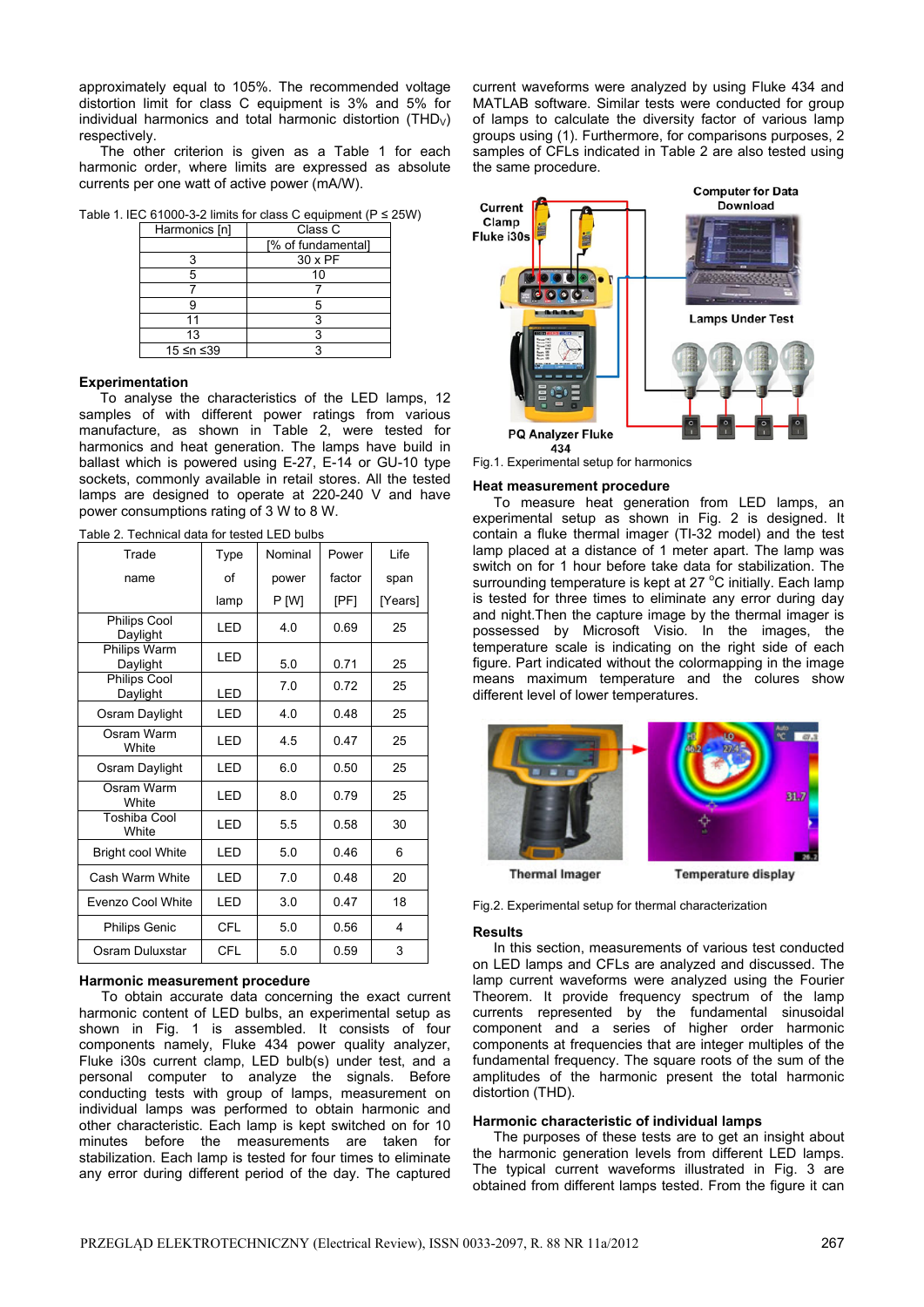be noted that the current waveforms is not sinusoidal. It means that they inject harmonic into the power system. Furthermore the figure also indicates that dissimilar LED bulbs use different filtering methods to reduce harmonic generation. For example, most of the Phillips brand LED bulbs tested utilize the Valley-filled circuit, the Toshiba 5.5 W lamp contains a passive filter, Osram 8 W sample embed an active filter, and some other tested lamps does not implement any filtering technique.



Fig.3. Various types of current waveforms obtained from different tested LED bulbs

To demonstrate further, relative harmonic currents of all tested lamps are presented in Table 3. Note that some of the tested LED bulbs generate quite a high level of harmonic which produce unacceptable limits of harmonics when referred to IEC 61000-3-2 standard described earlier. From Table 3, it can be noted that lamps having the trademark of Philips, have  $THD<sub>l</sub>$  values between 63 to 65, while Osram brand LED bulbs with power rating less than 6 W produce high levels of harmonics which is in the range of 173 to 175  $%$  THD<sub>I</sub>.

| Tested           | Harmonic [%] |                 |                 |                 |                  |
|------------------|--------------|-----------------|-----------------|-----------------|------------------|
| lamp             | Fund         | 3 <sup>rd</sup> | 5 <sup>th</sup> | 7 <sup>th</sup> | THD <sub>I</sub> |
| Philips 4 W      | 100          | 34.61           | 6.28            | 22.27           | 63.05            |
| Philips 5 W      | 100          | 36.92           | 7.16            | 19.81           | 63.83            |
| Philips 7 W      | 100          | 32.34           | 11.60           | 23.40           | 64.23            |
| Osram 4 W        | 100          | 89.24           | 70.65           | 51.19           | 173.92           |
| Osram 4.5 W      | 100          | 91.72           | 77.47           | 59.43           | 157.76           |
| Osram 6 W        | 100          | 91.96           | 77.05           | 58.51           | 174.37           |
| Osram 8 W        | 100          | 22.25           | 15.04           | 2.34            | 30.94            |
| Evenzo 3 W       | 100          | 90.70           | 77.34           | 58.89           | 164.45           |
| Bright 5 W       | 100          | 86.65           | 75.92           | 61.75           | 167.25           |
| Cash 7 W         | 100          | 91.23           | 74.81           | 56.41           | 168.22           |
| Toshiba 5.5<br>w | 100          | 73.40           | 45.40           | 35.62           | 106.34           |

Table 3. Harmonic contents of single LED lamps

This is because these LED bulbs do not use any filter in their ballast circuit. However, in case of 8 W Osram LED lamps, it produce the lowest  $THD<sub>1</sub>$  which is in the rage of 30 to 35 %. The current wave form and harmonic spectrum of tested Phillips and Osram lamps are shown in Figs. 4 and 5 respectively. From Fig. 4, it is clear that the current waveforms of different wattage lamps have same characteristics although the magnitude of current increases with the increase of power rating. This also observed for the case of Osram lamps in Fig. 5, if the lamp uses same ballast circuit. Fig. 5(b) depicts the harmonic spectrum of these lamps. It is noticed that the magnitude of harmonic current is decreased with increasing harmonic order and their magnitudes are comparable with each other for different wattage lamps. All other tested lamps have similar observation and their THD<sub>I</sub> values are greater than 100 as seen in Table 3.



Fig.4. Test results of Philips 4 W, 5 W, 7 W LED bulbs: (a) Lamp current and voltage waveforms (b) Individual harmonic spectrum



Fig.5. Test results of Osram 4 W, 6 W, 8 W LED lamps: (a) Lamp current and voltage waveforms (b) Individual harmonic spectrum

## **Harmonic characteristic of multiple lamps**

The aim of these tests is to investigate the effect of harmonic characteristic from group of LED lamps. For this purpose, the diversity factors of various groups of lamps are measured. A small value of diversity factor indicates that a significant amount of cancellation occur because of superposition of individual current wave shapes. The diversity factors of different group of LED lamps are presented on Table 4. From Table 4, note that Combination-A have a diversity factor of 0.83 while combination-D shows much lower diversity factor which is equal to 0.72. That means combination-A with 3 lamps produces more harmonic than Combination-D with 7 lamps. This shows that the diversity factor decreases with increasing number of lamps.

To further investigate, diversity factors of individual harmonic orders are plotted for Combination-A and D as shown in Fig. 6 and 7. In this case, only odd order harmonic are presented because even order harmonic are almost zero. From Fig. 6, it can be noted that diversity factor for all harmonic orders are greater than 0.5 for Combination-A while for the Combination-D shown in Fig 7, diversity factors for individual harmonic orders are much lower and falls below  $0.5$  starting from  $19<sup>th</sup>$  order harmonic. Therefore, Combination- A is more problematic than Combination-D.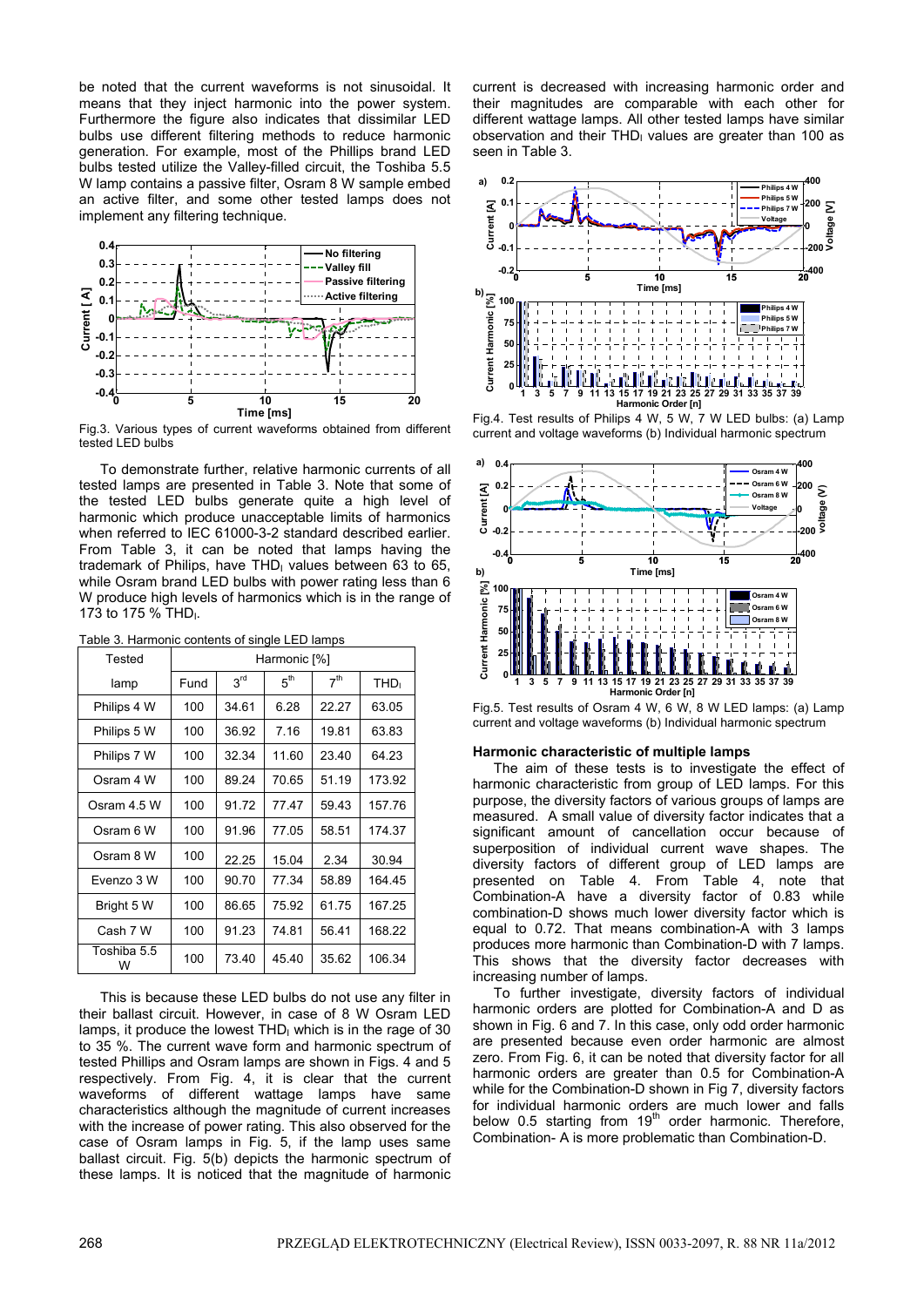



A second test is conducted to observe the effect of same wattage LED lamps with same trademark when they are connected in groups. Tables IV and V show the results of a group of 5 W and 4 W LED lamps from Phillips and Osram. From Tables V and VI it can be observed that, there is no effect of adding more LED lamps in the circuit on harmonic generation. This is because the wave shapes generated by adding similar lamps is unaffected except the magnitude of current drawn from the system. Similar observation is obtained when the lamps with different power is combined from the same manufacturer considering the type of ballast used. As a result, diversity factor is not affected for those cases and the diversity factor will be close to 1.

Table 5. Harmonic contents of group of 5 W LED lamps from Philips

| No. of | Power |      |            | Harmonic [%] |      |      |
|--------|-------|------|------------|--------------|------|------|
| lamps  | [W]   | Fund | <b>2rd</b> | $F_{\rm up}$ | →th  | THD, |
|        | 5     | 100  | 35.3       | 11.0         | 18.5 | 64.1 |
|        | 10    | 100  | 35.7       | 11.2         | 17.0 | 64.5 |
| ຈ      | 15    | 100  | 35         | 12.1         | 18.7 | 62.3 |

Table 6. Harmonic contents of group of 4 W LED lamps from Osram

| No. of | Power |      |            | Harmonic [%] |      |       |
|--------|-------|------|------------|--------------|------|-------|
| lamps  | P IWI | Fund | <b>2rd</b> | ົ່⊾ີ         | ⊸th  | THD.  |
|        |       | 100  | 91.4       | 74.2         | 54.9 | 174.1 |
|        |       | 100  | 92.1       | 77.8         | 59.9 | 174.6 |
| ີ      | 12    | 100  | 89.1       | 70.8         | 51.0 | 173.2 |

Since CFLs are the most commonly used energy efficient lamps today, it is important to compare the performance of new LED lamps with CFLs in terms of diversity factor. Therefore, a third test is conducted to observe the effect of combinations of various LED lamps with CFLs. For this purpose, two additional CFLs are connected to Combination-B and C shown in Table 4. Table 7 shows the results of adding the CFLs with LED lamps to the test feeder. From Table 7, it can be noted that the diversity factor for Combination-B reduced to 0.64 from 0.77 as shown in Table 4. The same property is seen from Table 7 for combination-C. Therefore, it can be concluded that large number of lamps together with CFLs and LED bulbs can reduce the diversity factor and harmonic injection the power system.

|  |  |  | Table 7. Diversity factors of several groups of CFLs and LED lamps |
|--|--|--|--------------------------------------------------------------------|
|  |  |  |                                                                    |

| Combination | <b>LED<sub>s</sub></b>                                               | <b>CFL<sub>s</sub></b>    | Diversity<br>factors |
|-------------|----------------------------------------------------------------------|---------------------------|----------------------|
| в           | Philips 7 W, Osram<br>4.5 W, Osram 6 W,<br>Bright 5 W, Evenzo<br>3 W | Philips 5 W.<br>Osram 5 W | 0.64                 |
| С           | Philips 7 W, Osram<br>4.5 W, Bright 5 W,<br>Cash 7 W, Evenzo<br>3 W  | Philips 5 W,<br>Osram 5 W | 0.66                 |





Fig.8. Thermal measurement (a) Philips 7 W (b) Osram 4 W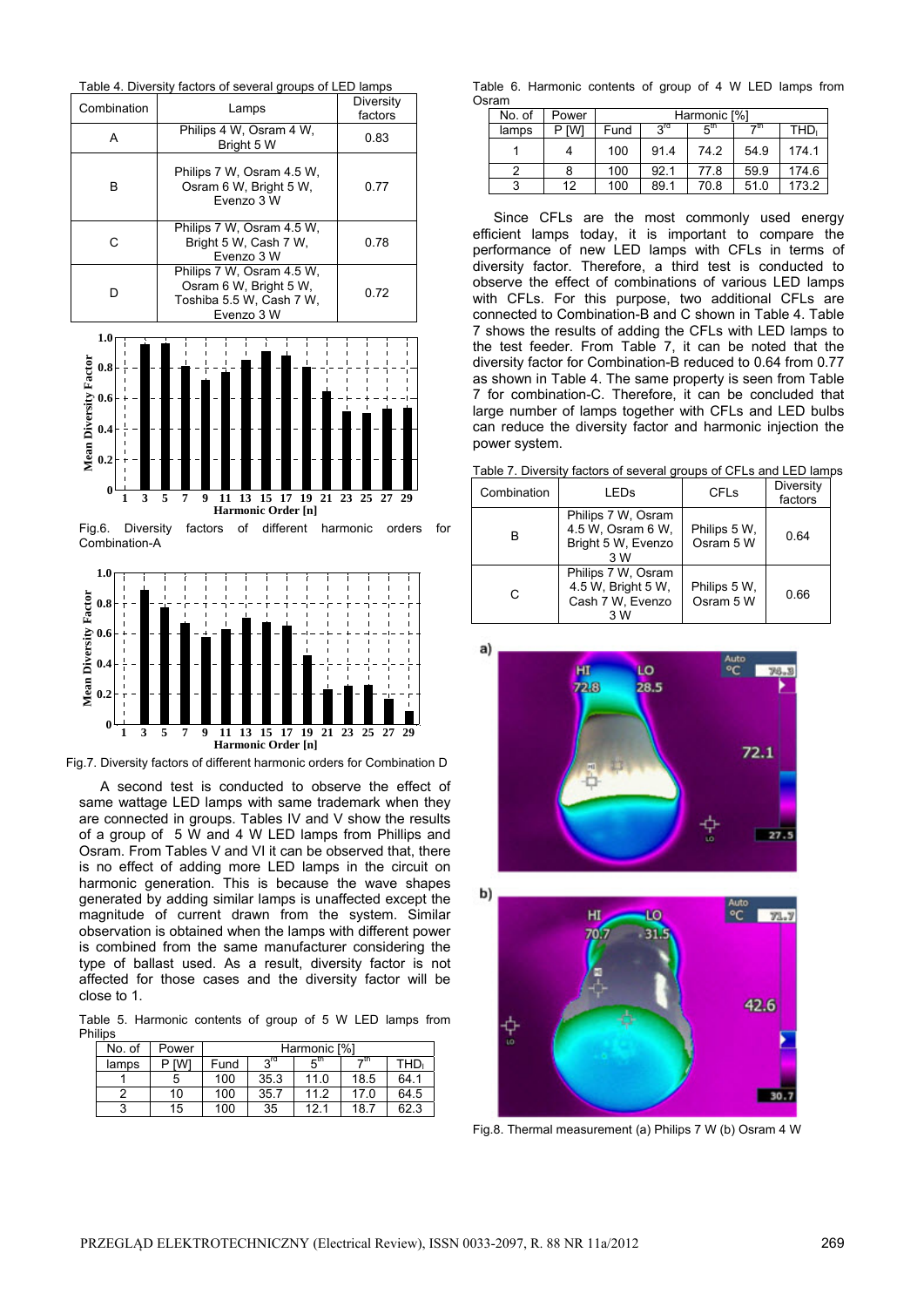## **Thermal measurement of LED Lamps**

The purpose of this test is to analyze the heat dissipation from LED Lamps. A sample image obtained from a 7-W Philips lamp is shown in Fig 8 to demonstrate the thermal property of this lamp. From figure, it can be seen that some part of this bulb can reach  $72.8^{\circ}$ C which is recorded at the surface of the heat sink of the lamp. The ballast circuit is situated inside heat sink and thus may affect the life of the bulb depending upon heat the ballast circuit is subjected to. However, the glass surface enclosing the LED in all tested lamp shows the lowest heat level. Similarly, the same test has been conduct for other lamps and the results are tabulated in Table 8 and Fig 9. It is found that the behavior of all other lamps is similar like the one presented above. From Table 8 and Fig.9, it is clear that, Philips brand LED lamps dissipate less heat than other manufacturers in terms of same wattage rating. Note that all other lamps dissipate heat between 60 to 85  $^{\circ}$ C so this indicate that all lamps have efficient heat dissipation mechanisms and thus does not reduce the device luminosity significantly.

|  | Table 8. Compression of heat dissipation of LED lamps |  |  |  |  |
|--|-------------------------------------------------------|--|--|--|--|
|--|-------------------------------------------------------|--|--|--|--|

| <b>Tested lamp</b> | Temperature [°C] |
|--------------------|------------------|
| Philips 4 W        | 58.0             |
| Philips 5 W        | 62.7             |
| Philips 7 W        | 72.8             |
| Osram 4 W          | 70.7             |
| Osram 4.5 W        | 55.1             |
| Osram 6 W          | 73.0             |
| Osram8 W           | 86.0             |
| Cash 7 W           | 65.1             |
| Toshiba 5.5 W      | 60.0             |
| Bright 5 W         | 73.5             |
| Evenzo 3 W         | 70.9             |

# **Comparison of thermal characteristics of LED lamps and CFLs**

Since CFLs are the most commonly used energy efficient lamps today, it is also important to compare the



Fig.9. Evenzo 3 W, Osram 3 W, Osram 6 W, Osram 8 W, Cash 7 W, Toshiba 5.5 W, Bright 5 W, CFL-Osram 5 W



Fig.10. Thermal measurement Philips 5 W(a) LEDs (b) CFLs

performance of new LED lamps with CFLs in terms of heat generation. For this purpose, two 5 W CFLs namely Philips and Osram brand was tested. Fig. 10 illustrates the thermal characteristic obtained for Phillips lamps. It can be noted from Fig 10 that Philips 5 W CFLs generate 107 °C while the  $5\,$  W LED lamps produce around 63  $^{\circ}$ C. Furthermore, it is clear that the maximum heat is generated at the glass surface of the tube in case of CFLs while in LED lamps maximum heat is recorded at the surface of heat sink. Therefore, LED lamps produce less heat and have better mechanism to dissipation heat compare to CFLs.

# **Conclusion**

This paper has presented several experimental results of current harmonic distortion and analyzes the effect of diversity factors for energy efficient LED lamps. In the experiments various types of LED lamps from different manufactures were tested. It is found that LED lamp's diversity factors become smaller if a larger amount of LED lamps from various brands are connected. Low diversity factor indicates low harmonic injection to the system. However, it is found that group of lamps with same model will not reduce diversity factor and harmonic distortion. Moreover, the comparison of diversity factors of LED lamps with CFLs indicates that a mixture of CFLs with LEDs can further reduce the diversity factor and hence harmonic injection. Therefore it is recommended to use LED lamps and CFLs together in lighting applications to reduce power quality problems. Furthermore, heat generation levels from CFLs and LED lamps were also investigated. It is seen that, all LED bulbs produce heat between  $60-85$  °C and highest heat is concentrated at heat sink. On the other hand, CFLs generates heat above 100 $\degree$ C and it is observed at the surface of the class tube.